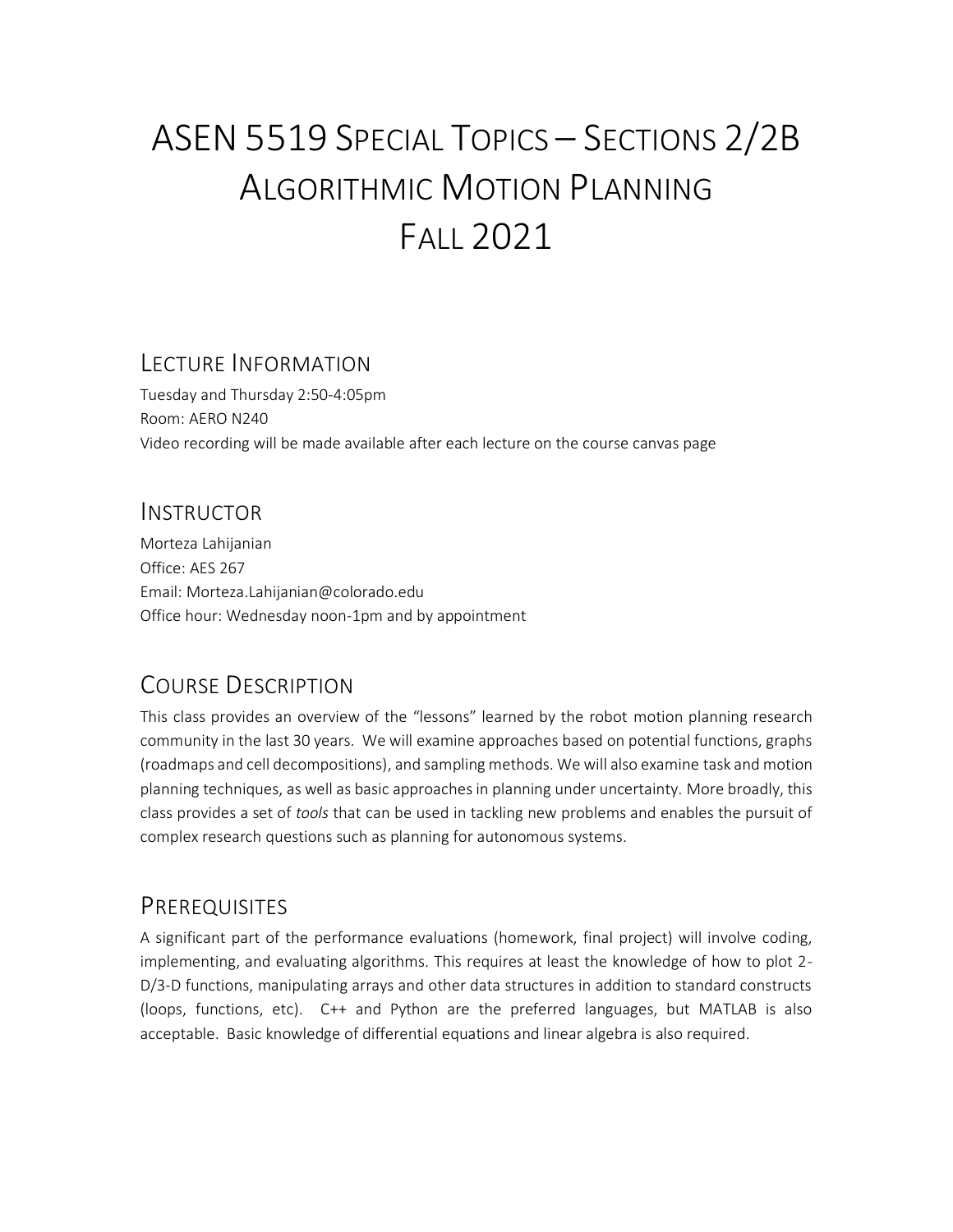## GRADING AND EVALUATION

Classwork consists of some homework exercises worth 30%, a mid-term exam (mini project) worth 30%, and a substantive project worth 40% of the grade.

## COURSE TEXTBOOKS

Required:

- *Principles of Robot Motion: Theory, Algorithms, and Implementations* H. Choset, K.M. Lynch, S. Hutchinson, G. Kantor, W. Burgard, L.E. Kavraki and S. Thrun MIT Press 2005 e-book through CU library:<https://libraries.colorado.edu/record=b9646308~S3>
- *Planning Algorithms* Steven LaValle Cambridge University Press 2006 Free download[: http://planning.cs.uiuc.edu/](http://planning.cs.uiuc.edu/)

Additional Resources:

- *Probabilistic Robotics* S. Thrun, W. Burgaard, and D. Fox MIT Press 2005
- *Robot Motion Planning* Jean-Claude Latombe Kluwer, 1991.
- *Handbook of Robotics* B. Siciliano et al. MIT Press, 2018

## COURSE OUTLINE

- Planning to move
- Object representation, transformation, and kinematics
- Configuration space
- Gradient-based motion planning algorithms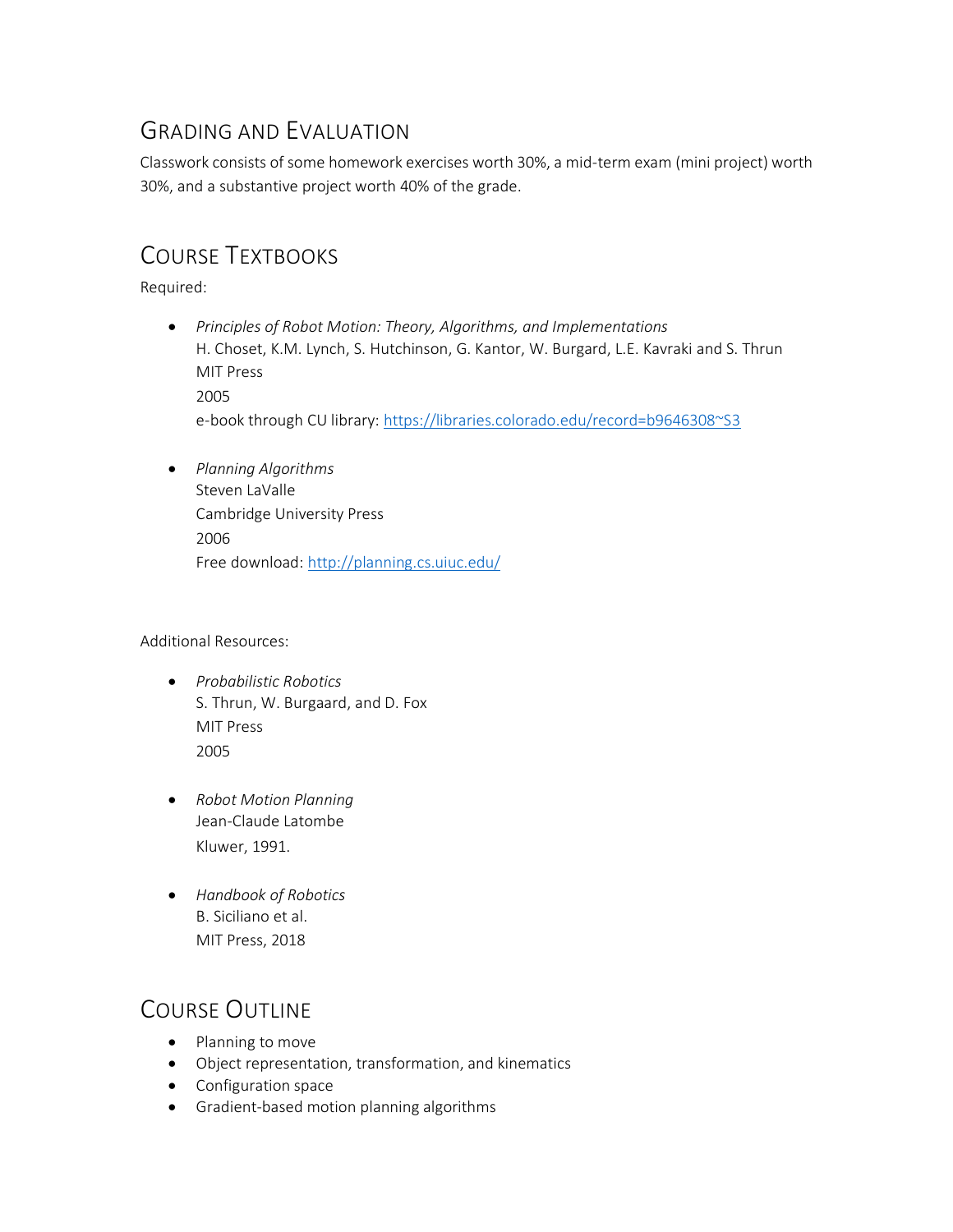- Discrete Search
- Sampling-based motion planning algorithms
- Motion planning with kinodynamic constraints
- Optimal motion planning algorithms
- Task and motion planning
- Motion planning under uncertainty

#### COURSE SCHEDULE

- Week 1-9: weekly homework assignments
- Week 10-11: final project proposal
- Week 11: mid-term exam (mini project)
- Week 16: final project report

## CLASSROOM BEHAVIOR

Both students and faculty are responsible for maintaining an appropriate learning environment in all instructional settings, whether in person, remote or online. Those who fail to adhere to such behavioral standards may be subject to discipline. Professional courtesy and sensitivity are especially important with respect to individuals and topics dealing with race, color, national origin, sex, pregnancy, age, disability, creed, religion, sexual orientation, gender identity, gender expression, veteran status, political affiliation or political philosophy. For more information, see the policies on [classroom behavior](http://www.colorado.edu/policies/student-classroom-and-course-related-behavior) and th[e Student Conduct & Conflict Resolution policies.](https://www.colorado.edu/sccr/student-conduct)

## REQUIREMENTS FOR COVID-19

As a matter of public health and safety due to the pandemic, all members of the CU Boulder community and all visitors to campus must follow university, department and building requirements and all public health orders in place to reduce the risk of spreading infectious disease. Students who fail to adhere to these requirements will be asked to leave class, and students who do not leave class when asked or who refuse to comply with these requirements will be referred t[o](https://www.colorado.edu/sccr/) [Student Conduct and Conflict Resolution.](https://www.colorado.edu/sccr/) For more information, see the policy o[n](https://www.colorado.edu/policies/covid-19-health-and-safety-policy) [classroom behavior](http://www.colorado.edu/policies/student-classroom-and-course-related-behavior) and th[e](http://www.colorado.edu/osccr/) [Student Code of Conduct.](http://www.colorado.edu/osccr/) If you require accommodation because a disability prevents you from fulfilling these safety measures, please follow the steps in the "Accommodation for Disabilities" statement on this syllabus.

As of Aug. 13, 2021, CU Boulder has returned to requiring masks in classrooms and laboratories regardless of vaccination status. This requirement is a temporary precaution during the delta surge to supplement CU Boulder's COVID-19 vaccine requirement. Exemptions include individuals who cannot medically tolerate a face covering, as well as those who are hearing-impaired or otherwise disabled or who are communicating with someone who is hearing-impaired or otherwise disabled and where the ability to see the mouth is essential to communication. If you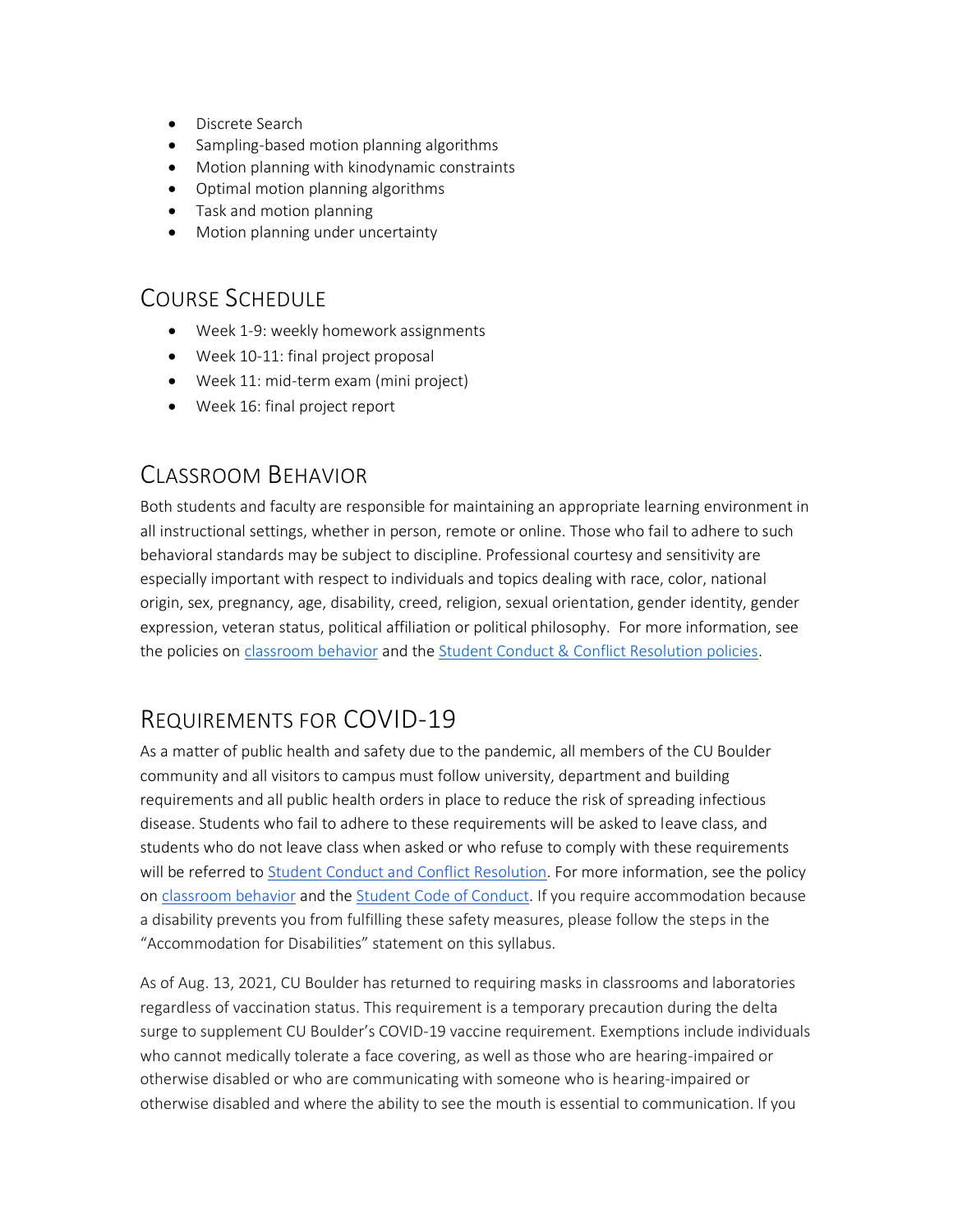qualify for a mask-related accommodation, please follow the steps in the "Accommodation for Disabilities" statement on this syllabus. In addition, vaccinated instructional faculty who are engaged in an indoor instructional activity and are separated by at least 6 feet from the nearest person are exempt from wearing masks if they so choose.

Students who have tested positive for COVID-19, have symptoms of COVID-19, or have had close contact with someone who has tested positive for or had symptoms of COVID-19 must stay home. In this class, if you are sick or quarantined, inform the instructor that you are not able to attend the lectures immediately; lecture recordings will be made available.

#### ACCOMMODATION FOR DISABILITIES

If you qualify for accommodations because of a disability, please submit your accommodation letter from Disability Services to your faculty member in a timely manner so that your needs can be addressed. Disability Services determines accommodations based on documented disabilities in the academic environment. Information on requesting accommodations is located on the [Disability Services website.](https://www.colorado.edu/disabilityservices/) Contact Disability Services at 303-492-8671 o[r dsinfo@colorado.edu](mailto:dsinfo@colorado.edu) for further assistance. If you have a temporary medical condition, see Temporary Medical [Conditions](http://www.colorado.edu/disabilityservices/students/temporary-medical-conditions) on the Disability Services website.

## PREFERRED STUDENT NAMES AND PRONOUNS

CU Boulder recognizes that students' legal information doesn't always align with how they identify. Students may update their preferred names and pronouns via the student portal; those preferred names and pronouns are listed on instructors' class rosters. In the absence of such updates, the name that appears on the class roster is the student's legal name.

## HONOR CODE

All students enrolled in a University of Colorado Boulder course are responsible for knowing and adhering to the Honor Code academic integrity policy. Violations of the Honor Code may include, but are not limited to: plagiarism, cheating, fabrication, lying, bribery, threat, unauthorized access to academic materials, clicker fraud, submitting the same or similar work in more than one course without permission from all course instructors involved, and aiding academic dishonesty. All incidents of academic misconduct will be reported to the Honor Code [\(honor@colorado.edu\)](mailto:honor@colorado.edu); 303-492-5550). Students found responsible for violating the academic integrity policy will be subject to nonacademic sanctions from the Honor Code as well as academic sanctions from the faculty member. Additional information regarding the Honor Code academic integrity policy can be found on the [Honor Code website.](https://www.colorado.edu/osccr/honor-code)